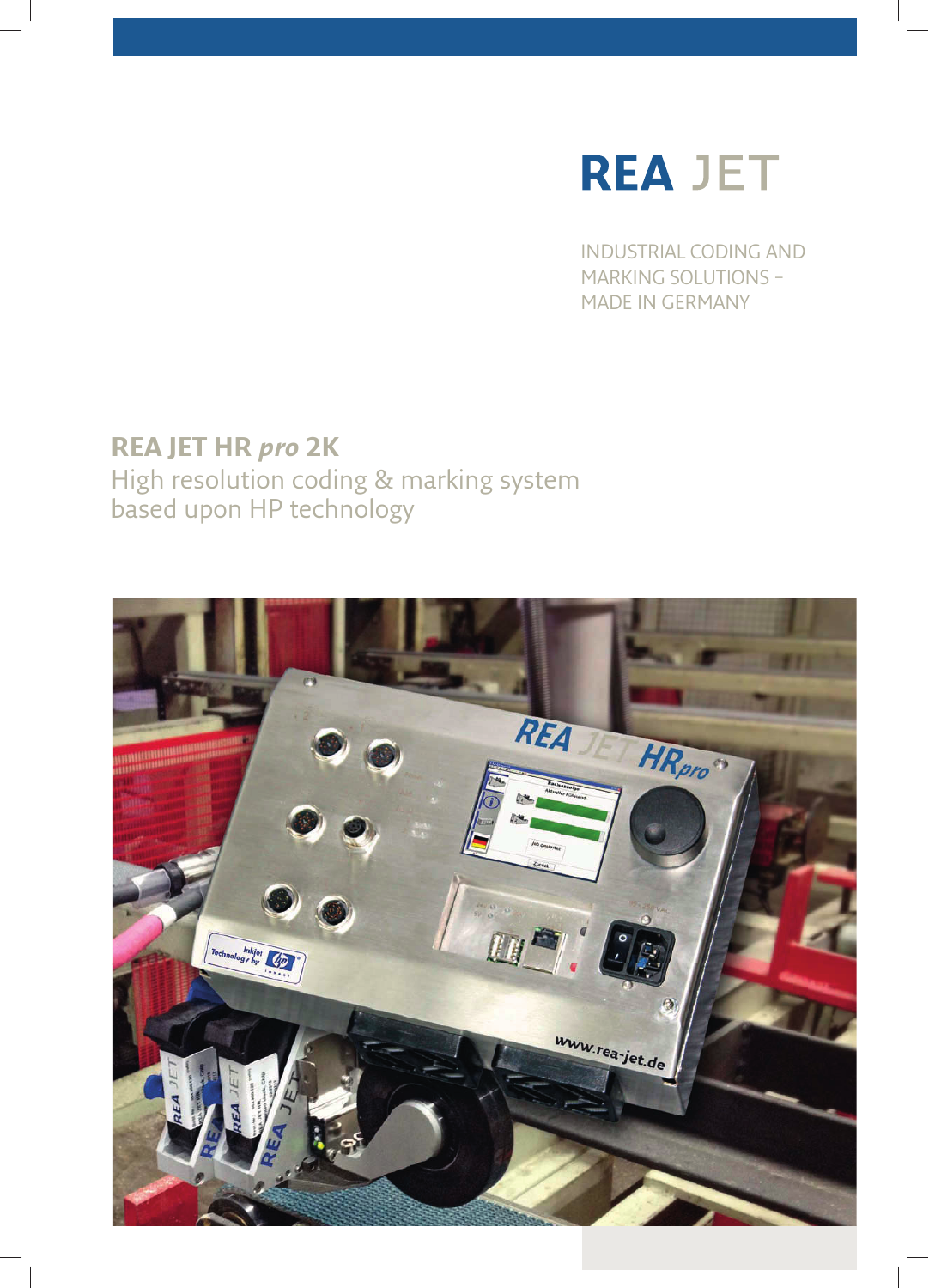## **Coding & marking family REA JET HR is growing: REA JET HR** *pro* **2K**



**REA JET** has expanded their successful **REA JET HR** marking & coding family. Up until now, the **HR 2K** with the protection class IP 65 for direct on-site operation and **HR pro 4K** with the protection class IP 20 for control cabinet installation were available. The up to 2 print heads of the **HR 2K** can be fully operated over the graphic display. The **HR** *pro* **4K** has a smaller display for parameterizing and is operated using the integrated web server. On the **HR** *pro* **4K**, up to 4 print heads can be operated. The **HR** *pro* **4K** is used with many machines and installations. With the new **HR** *pro* **2K**, a control cabinet device with an IP 20 design for max. 2 print heads is now available. When used with the appropriate applications, costs and space requirements are reduced.

The **REA JET HR** *pro* **2K** is based on the HP TIJ (**T**hermal **I**nk **J**et) technology which has proven itself billions of times. The **REA JET HR** *pro* **2K** marking & coding system with a max. print height of 25.4 mm, makes the well-known HP technology for marking & coding in the office available for the industrial environment. REA JET has maintained their outstanding position in the field of industrial marking & coding systems with the following characteristics:

#### **Small, compact stainless steel control unit in IP 20 design**

Perfectly suitable for control cabinet installation / integration in machines and installations.

#### **Stable print head with an aluminium design (milled from solid material)**

This well thought out construction optimally protects the cartridge in harsh daily industrial use. One TIJ cartridge can be inserted per print head. With this, a marking height of maximum 12.7 mm per print head is available.

#### **Simple cascading of the print heads**

The print heads can be simply and perfectly cascaded thanks to the precise, permanently integrated assembly aids (dowel pins and notches). With these, a print height of up to 25.4 mm can be achieved with the **REA JET HR** *pro* **2K.**

#### **Compact dimensions**

Despite the very sturdy design of the print head, it has very small dimensions. This compact print head design enables the integration in almost every machine / system without additional print head variations being necessary.

#### **Locking lever for the cartridge with integrated position monitoring**

This wear-free monitoring (using a magnet sensor and not a mechanical switch) enables the removal / exchange of the cartridge without the control device needing to be manually stopped . The stop of the control device is automatically triggered using the monitored locking lever. This guarantees safe handling of the cartridge without additional intervention of the operator.

#### **Simple parameterizing and control of the device status**

The **REA JET HR** *pro* **2K** is equipped with a full-colour graphic display with a diagonal screen size of approx. 8.9 cm (3.5 inches) and an industrial-grade rotary knob with push-button function control element. Using this, the network address of the marking & coding device can be set and jobs can be selected and assigned. Over the display the most important information about the actual JOB and the status of the print heads can be queried.

#### **Comfortable and reliable operation using the integrated web server**

The parameterizing and operation take place using the integrated web server. This can be done using every standard web browser. No separate software is required. The use of the current web technology allows a quick and intuitive operation. This reduces the training effort to a minimum while maintaining high operational reliability. Just like the device user interface, the web server is equipped with over 20 different operating languages. This, together with the optimally implemented comprehensive graphical interface, makes world-wide use very simple.

#### **Modular concept**

The modular concept, which is used for all components, allows problem-free and economical adaption of the marking & coding system that meets various customer requirements.

#### **Comprehensive range of accessories**

The well thought out range of accessories with many handy components such as brackets, I/O connecting elements, signal lamps, various product sensors, etc., enables simple and quick integration. The optimized I/O connecting element for top hat rail assembly notably simplifi es the installation of the **HR** *pro* **2K** in the control cabinet.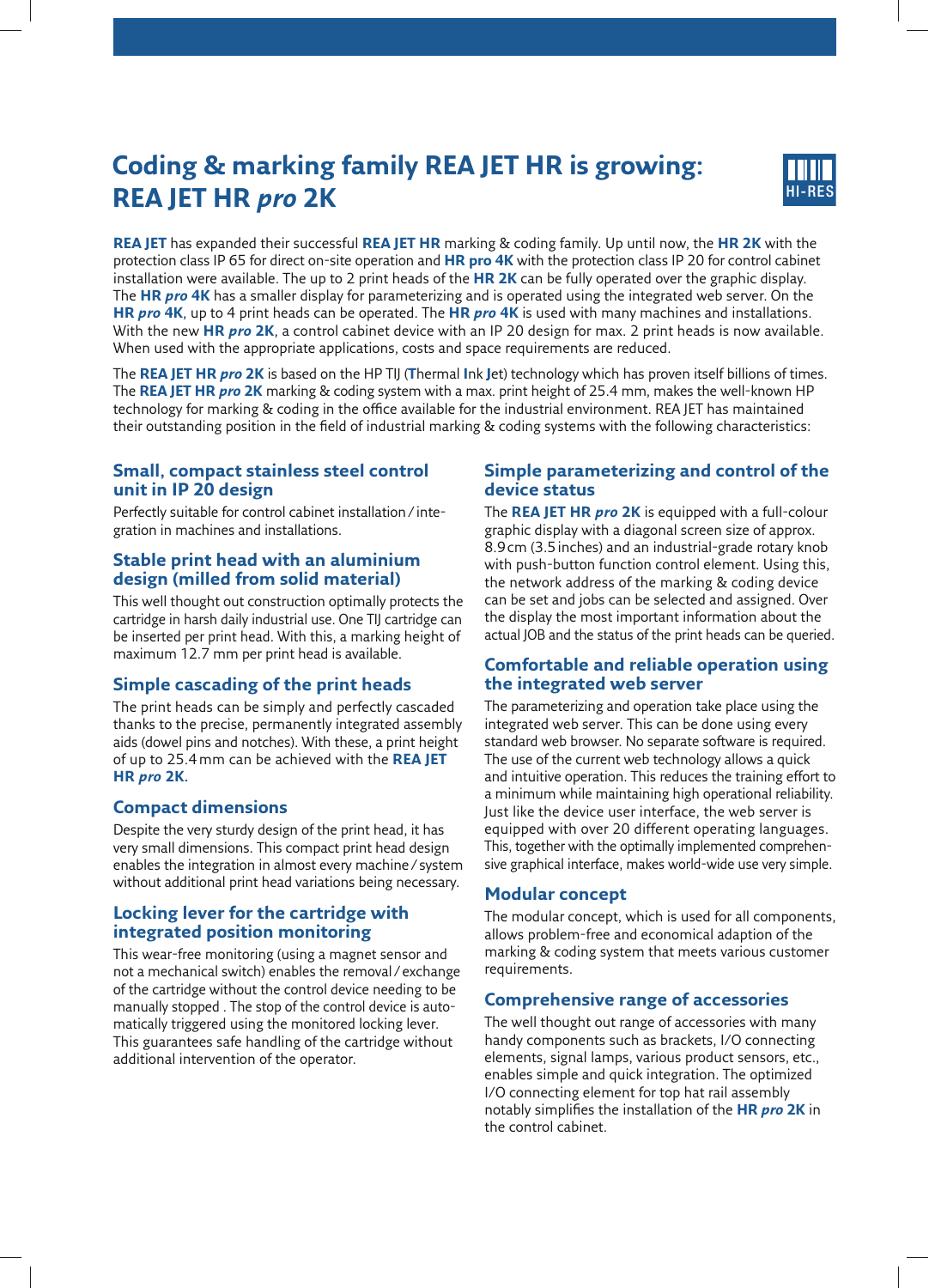

#### **Control unit with wide-range power supply unit**

The wide-range power supply unit used in the **REA JET HR 2K** control unit is designed for networks with 95 V – 250 V AC at a frequency of 50 – 60 Hz. With this special built-in power supply only one controller is necessary for the whole world. This simplifies the work of many machine manufactures and globally active firms.

#### **Support of True Type Fonts (TTF) and the Unicode character set.**

The support of true type fonts is the guarantees that all TTF can be used directly in the REA JET HR without converting or editing. This also applies to customer specific TTF. The support of Unicode character sets, with existing corresponding fonts, enables the use of variable print contents in every language.

Because of new legal requirements and increasingly higher demands for product safety (e.g. protection against product counterfeiting) the number of necessary product markings and their complexity are continuously increasing. This frequently requires systems which are directly integrated in the production line or production machine. With the new **HR** *pro* **2K**, REA JET now also has a compact and economical control unit, when two print heads are sufficient for the application.

|                                               | <b>REA JET HR 2K</b>                                                                                                                                                                      | <b>REA JET HR 4K</b>                    | <b>REA JET HR pro 2K</b>                                                                | <b>REA JET HR pro 4K</b>              |
|-----------------------------------------------|-------------------------------------------------------------------------------------------------------------------------------------------------------------------------------------------|-----------------------------------------|-----------------------------------------------------------------------------------------|---------------------------------------|
| <b>Dimensions</b> (approx.) (L/W/H)<br>Weight | 308 x 287 x 142 mm<br>10 <sub>kg</sub>                                                                                                                                                    | 355 x 287 x 142 mm<br>9.1 <sub>kg</sub> | 265 x 176 x 100 mm<br>4.1 <sub>kg</sub>                                                 | $350 \times 176 \times 100$ mm<br>8kg |
| <b>Protection class of</b><br>the housing     | IP 65                                                                                                                                                                                     | IP 65                                   | <b>IP 20</b>                                                                            | <b>IP 20</b>                          |
| Max. attachable print heads                   | $\overline{2}$                                                                                                                                                                            | 4                                       | $\overline{2}$                                                                          | 4                                     |
| Max. marking height                           | 25,4mm                                                                                                                                                                                    | 50,8mm                                  | 25,4mm                                                                                  | 50,8 mm                               |
| Digital inputs (24V DC)                       | 6                                                                                                                                                                                         | 12                                      | 6                                                                                       | 12                                    |
| <b>Digital outputs (24V DC)</b>               | $\overline{4}$                                                                                                                                                                            | 8                                       | $\overline{4}$                                                                          | $\mathbf{8}$                          |
| <b>Processing performance</b>                 | Standard                                                                                                                                                                                  | Standard                                | High performance<br>Especially suitable for<br>serialization applications               |                                       |
| <b>Device display</b>                         |                                                                                                                                                                                           |                                         |                                                                                         |                                       |
| - Type<br>- Size                              | Full-colour graphic display<br>Diagonal from approx. 14.4 cm (5.7 inch)                                                                                                                   |                                         | Full-colour graphic display<br>Diagonal from approx. 8.9 cm (3.5 inch)                  |                                       |
| <b>Operating element</b>                      | Numeric keypad and cursor keys, the keys Start,<br>Stop, ESC, DEL, OK, HELP, Menu und Backspace, five<br>context dependent functional keys and a rotary knob<br>with push-button function |                                         | The network address can be set and a job can be<br>selected and assigned on the device. |                                       |
| <b>Device operation</b>                       | Especially suitable for applications where the<br>entries will be made on-site.                                                                                                           |                                         | Especially suitable for OEM/machine integration.                                        |                                       |
| <b>Webserver</b>                              | Yes                                                                                                                                                                                       | Yes                                     | Yes                                                                                     | Yes                                   |
| <b>VNC</b>                                    | Yes                                                                                                                                                                                       | Yes                                     | Yes                                                                                     | <b>Yes</b>                            |